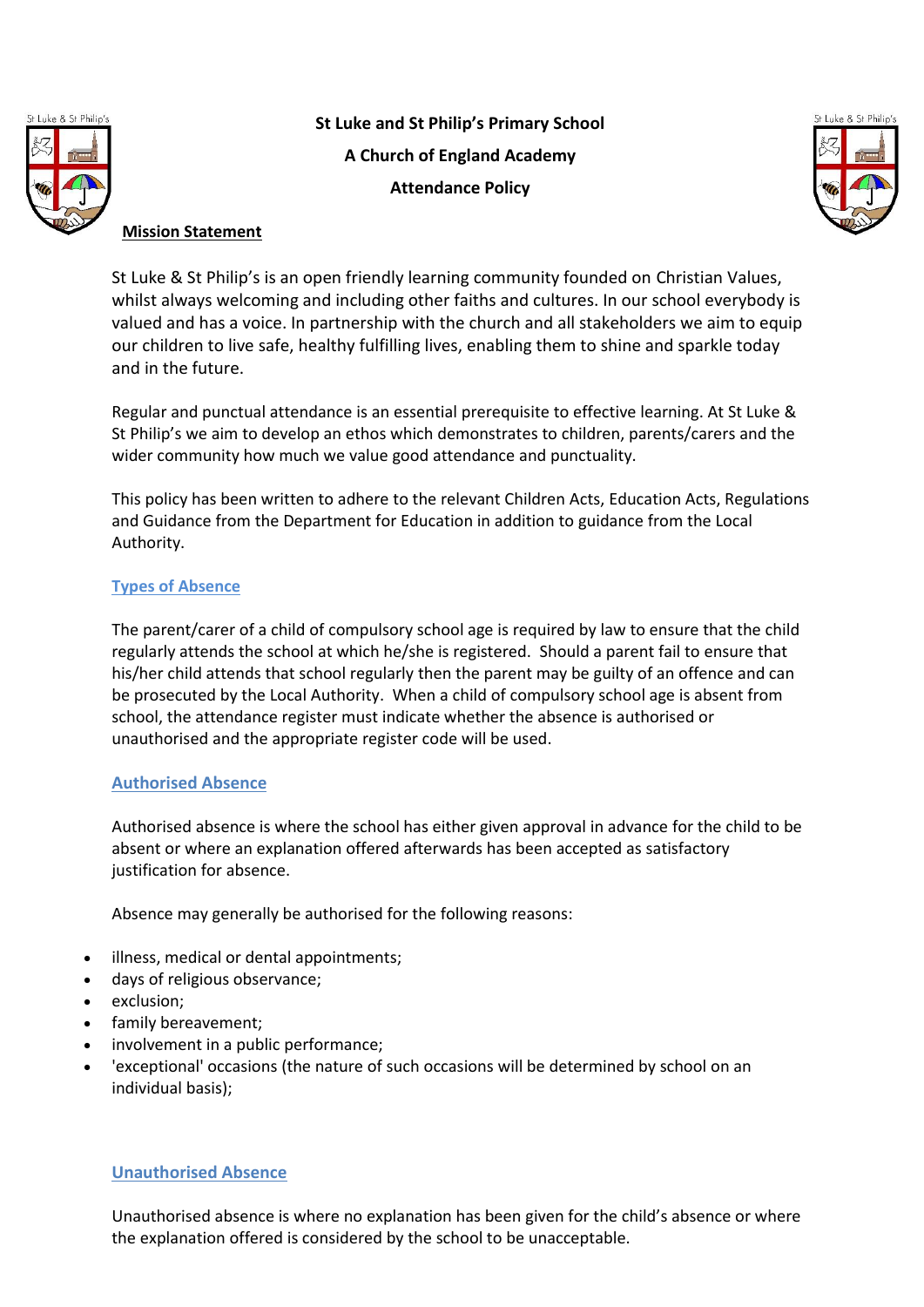Absence should **not** be authorised in the following circumstances:

- no explanation is offered by the parent/carer;
- the explanation offered is unsatisfactory (eg shopping, minding the house, etc);
- family holidays (unless granted under 'exceptional' circumstances).

## **Persistent Absence**

From the beginning of the academic year, 2015 to 2016, the government has reduced the persistent absence threshold from 15 per cent to 10 per cent. Therefore, a pupil is now considered to have persistent absence if their attendance falls below 90%.

This change came about because to have 85% attendance means a pupil has to be absent for 56 sessions (28 days) of school. This is a great deal of schooling to miss and, in the government's opinion, setting the bar too low in this respect.

## **Approved Educational Activity**

Children who are educated off site, dual registered, or who are engaged in supervised educational activities away from school premises, need not be marked as authorised absent, and will be recorded as on an approved educational activity. This means that for statistical purposes such as educational visits, or approved sporting activities can be counted as statistically 'present'. The nature of the activity must, however, be recorded by use of appropriate code. This is important in order to ensure that an accurate record of those children physically present on site at any given time is instantly available.

#### **Registers**

We are required by law to call attendance registers twice daily - once at the start of the morning session and again during the afternoon session. St Luke & St Philip's expect parents/carers to ensure that children are on the school premises by 8.55 am. If the child goes home for lunch we expect them to be back in school for 12.45pm, if they are in KS1 and 1.00pm for KS2. Similarly if your child leaves the premises during the morning for an appointment we expect them to return at the times stated above. The morning register closes at 9.15 so pupils arriving between 8.55 and 9.15 will be marked with an L indicating they are late for school. However pupils arriving after the register has closed will be registered with a U showing they are present in school but were late enough to affect their learning. All Parent/Carers will be required to complete the late register explaining the reasons for being late. Similarly, the afternoon register will close at 1.00 p.m. for KS1 children and 1.15 p.m. for KS2 children. If children arrive after these times they will be marked in the register with a U.

In considering attendance levels, the form register is of paramount importance. Registers are legal documents. Should the parents/carers/carers of a persistent non-attender be prosecuted by the Local Authority under Section 444 of the 1996 Education Act, then the information which the register contains will be the main source of evidence presented to the court. The regulatory requirements placed on schools with regard to the keeping of registers are to be found in the Education (Pupil Registration) Regulations 2006.

The School's policy with regard to registration will be regularly communicated to parents/carers. St Luke & St Philip's expects parents/carers to ensure that children are on School premises by 8.55am and again at 12.45pm for KS1 and 1.00pm for KS2.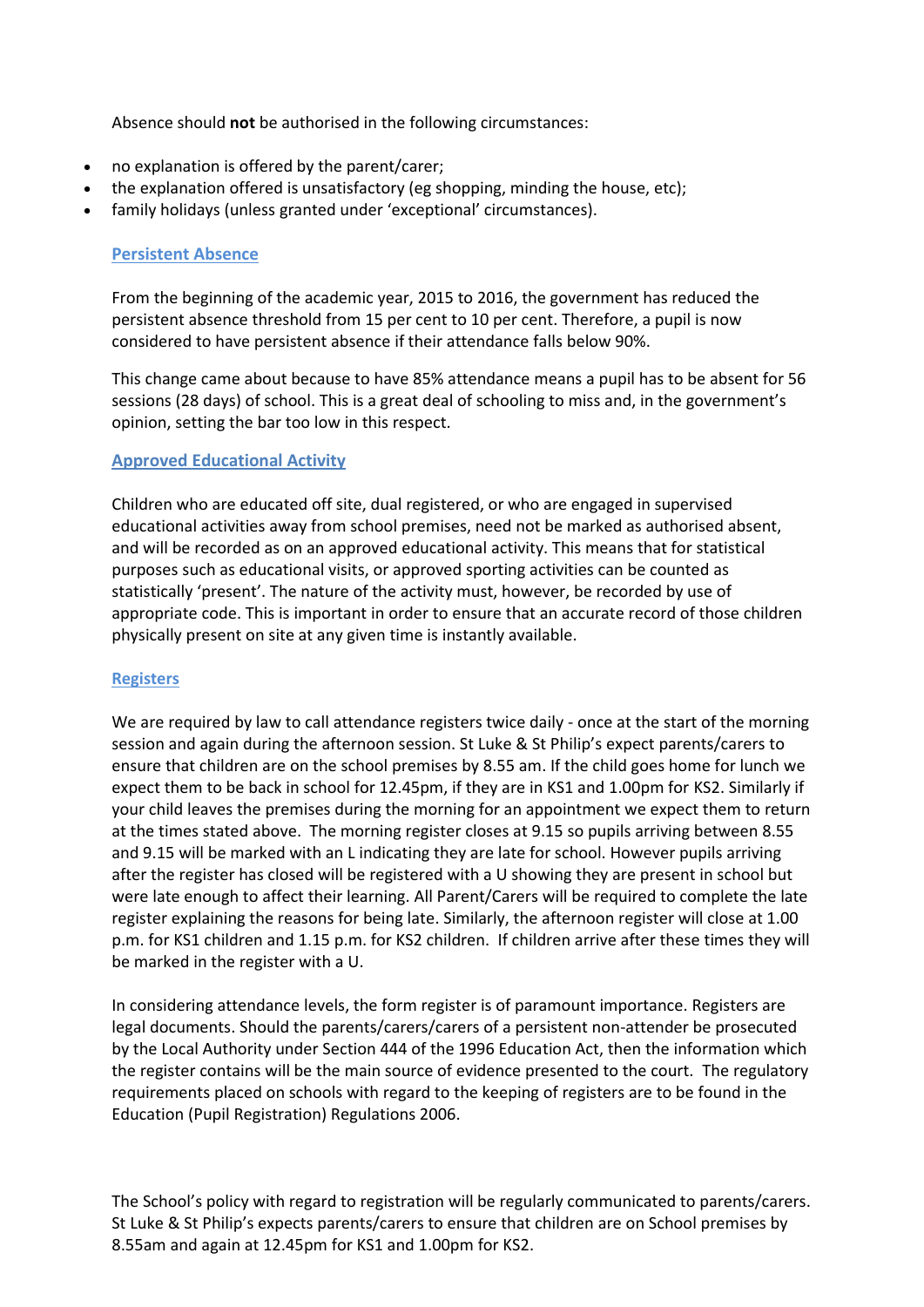The data which is extracted from accurate and up-to-date attendance registers will be used to support the more effective management of whole-school attendance matters. Such data can be used to:

- support and underpin the target-setting process (for individual pupils, year groups, identified cohorts, the whole school) in relation to overall attendance and unauthorised absence on a (half-)termly and yearly basis;
- identify individual children and particular groups of children who are or may be at risk of becoming persistent absentees;
- facilitate and encourage early intervention;
- identify particular types or patterns of absenteeism (for example, time lost to term-time holidays, regular absences on Mondays and/or Fridays, etc); match attendance trends with attainment trends;
- identify possible inconsistencies in the implementation of school policy;
- report attendance matters to parents/carers/carers.

# **First Day Response**

As a vigilant and caring school we apply first-day response to pupil absence. This means making a determined and sustained effort to respond to unexplained absence on the first morning of absence, usually through a telephone call.

## **Punctuality**

In addressing punctuality at St Luke & St Philip's we:

- have clear procedures registers close at 9.15 am and 1.00pm KS1 and 9.15 am and 1.15pm for KS2; publicise this policy in School and communicate it to parents/carers;
- balance any sanctions with positive encouragement;
- praise and acknowledge punctuality and improvements in punctuality;
- ensure that teachers set a good example by arriving punctually for registration and for lessons;
- follow up the reasons for lateness and be alert to any emerging patterns or problems.

**It is the responsibility of the Attendance Officer and the Head Teacher to monitor attendance and punctuality regularly. The Governing Body set attendance targets annually and are kept informed on attendance figures.**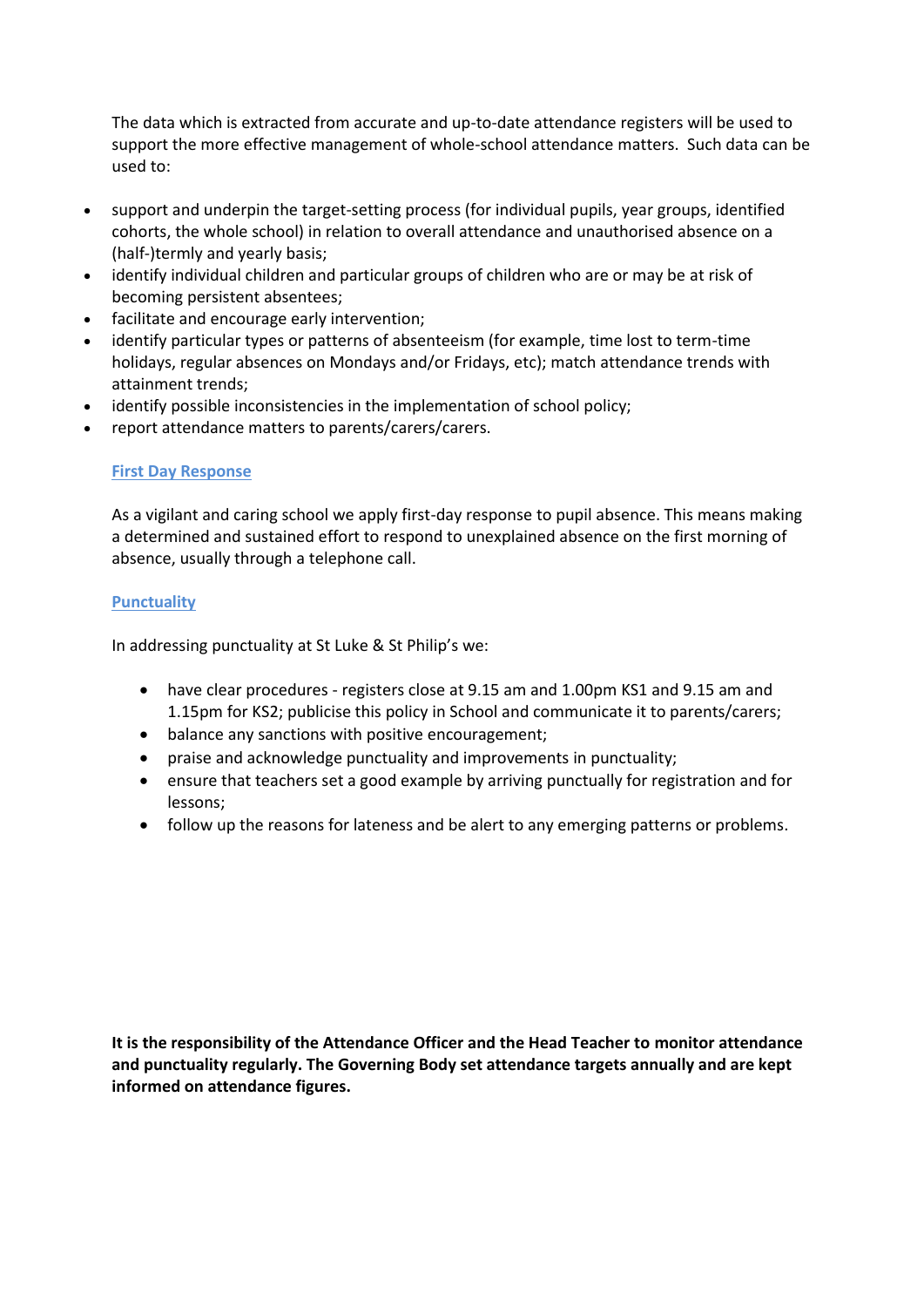#### **Leave of Absence**

There is no entitlement in law for any leave of absence from school in term time.

Any applications for leave of absence must be made in advance using the 'Leave Request' form and any request can only be authorised where School accepts there are 'exceptional circumstances'. Any parent/carer requesting leave of absence of more than 5 days will be asked to make an appointment to see the Headteacher/ Chair of Governors to explain the circumstances. Where parents/carers take children out of school without authorisation penalty notices will be issued where the trigger of 5 days is met.

Parents/carers risk losing their child's place on the School Roll if the pupil does not return to School on the agreed date of return and re-admission cannot be guaranteed as defined in legislation: The specific circumstances which outline when a pupil can be removed from roll are laid out in Regulation 8 (1) (f) (i-iii) of the Education (Pupil Registration) (England) Regulations 2006 (amended 2013).

## **Leave of absence in term-time will never be authorised**:

- during the first term, when a pupil is just starting at School, as it is very important for the child to settle into their new class;
- during an assessment/test period Key Stage 2 SATs
- when a pupil's attendance record already includes **any** level of unauthorised absence;

## **Penalty Notices**

The law gives powers to the Local Authority and other designated bodies to issue Penalty Notices where a parent/ carer is considered able but unwilling to ensure their child's school attendance. Reducing absences from school is a key priority nationally and locally because missing school damages a pupil's attainment levels, disrupts school routines and the learning of others.

Parents/carers commit an offence if a child fails to attend school regularly and those absences are classed as unauthorised. A Penalty Notice is an alternative to prosecution, which does not require an appearance in court unless the fine is unpaid after 28 days.

Full payment of the Penalty Notice means that parents/carers can avoid being prosecuted and convicted. Penalty notices are issued per parent at £60, if two parents £120 per child. However, if paid within 21 days the cost is £60. In every case a pupil must have had a minimum of 5 school days lost to unauthorised absence during the current term or 10 school days lost to unauthorised absence in 2 consecutive terms before a Penalty Notice is considered. In cases of unauthorised absence parents/carers will receive a written warning of the possibility of Penalty Notice being issued. This will state the extent of the child's absences and give parents/carers 15 days to bring about an improvement. In that time the child should have no unauthorised absences from school.

In cases of unauthorised holidays warnings will be issued where sufficient notice of the intended absence has been given. This means that in some cases, Penalty Notices may be issued without a warning.